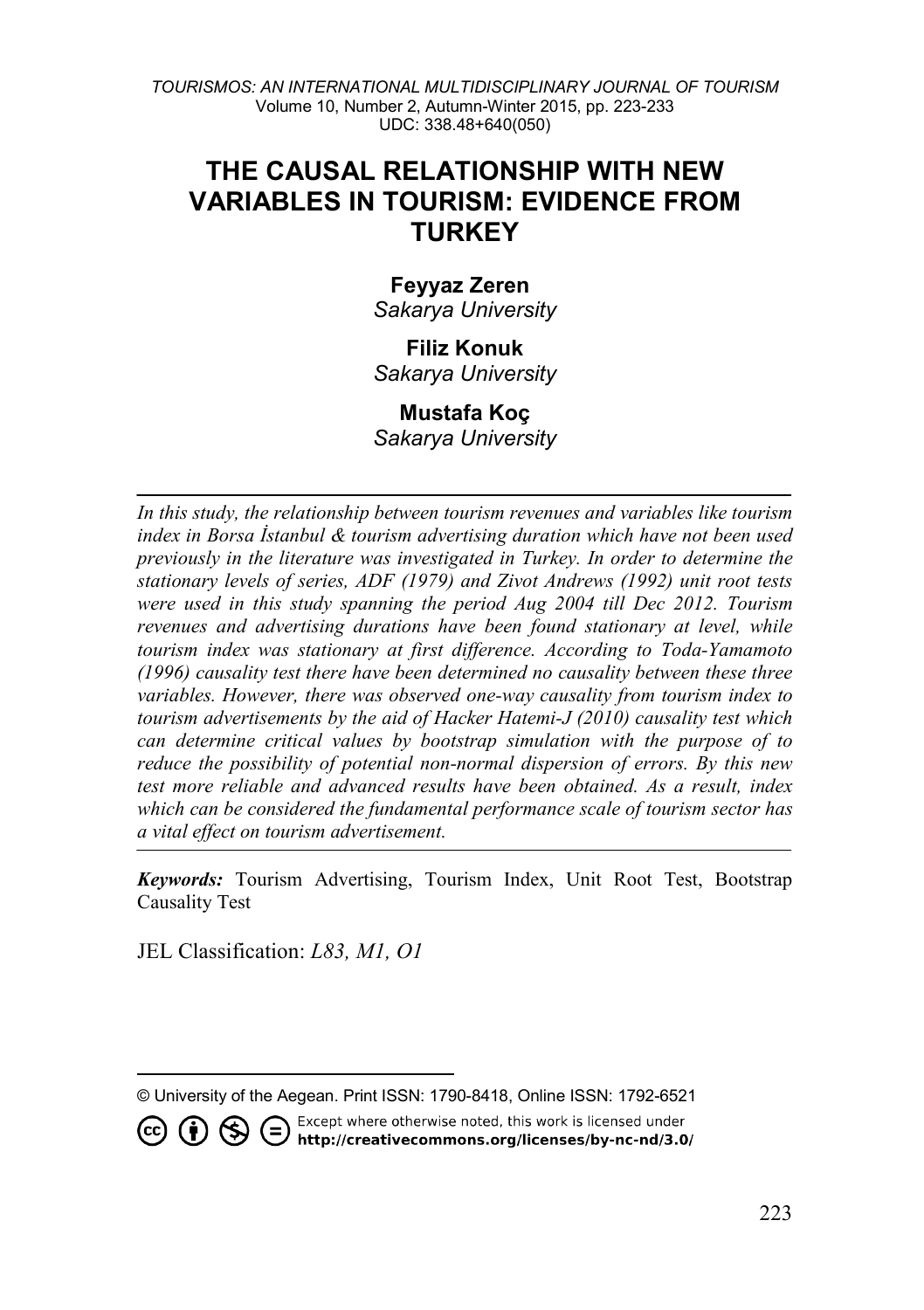#### **INTRODUCTION**

Tourism by its positive contribution to balance of employment provider tax income and payment of personal income increaser, especially faced with the problems of declining terms of trade for agricultural products and high levels of protection against manufactures (Proença and Soukiazis, 2005; Lau et al., 2008; Tse, 2001; Wang, 1998). Within this respect, tourism in developing countries plays a fundamental role on economic growth and development. (Sinclair, 1998; Wang et al., 2012; Eugenio-Martín et al., 2004). In these countries, obtained one unit of means contributes to, as well as in tourism sector, investments on other sectors (Wang et al., 2012), and these are used in order to create more employment (Tse, 2001).

Tourism sector has been one of the most important factors of economic development in recent years in Turkey by creating new employment opportunities and positive effect on GDP and balance of payments. In 2009, Tourism sector created 7.2% of total employment and 10.2% of GDP. Number of tourists and tourism revenue has increased in recent years and growth rate of tourism sector in Turkey has observed higher than global growth rate of sector. While the share of foreign tourists coming to Turkey in global total was 1.1% in 1990, this number reached 2.7% in 2008; while the share of tourism revenue in global tourism GDP was 1.2% in 1990, this number achieved 2.3% in 2008 (www.invest.gov.tr). Between the years 2009 and 2012, visitor number and tourism revenue was 14.9% and 17.1, respectively and 0.019\$ revenue growth per visitor was provided (www.tüik.gov.tr).

#### **BACKGROUND AND LITERATURE REVIEW**

In tourism literature, there are studies to measure the effect of tourism on economic growth. Most of the studies focus on whether there was a long-run relationship between tourism revenue and economic growth and the direction of this relationship. Some studies taking into account the direction of relationship between tourism revenue and economic growth are (Belloumi, 2010; Lee and Chang 2008; Balaguer and Cantavella-Jorda, 2002; Vanegas, 2012) showing relationship from tourism revenue to economic growth in long term; (Kızılgöl and Erbaykal, 2008; Oh, 2005) showing relationship from economic growth to tourism revenue in one-way. In some studies, (Lee and Chien, 2008; Kim et al., 2006; Lee and Chang, 2008; Gunduz and Hatemi-J, 2005) put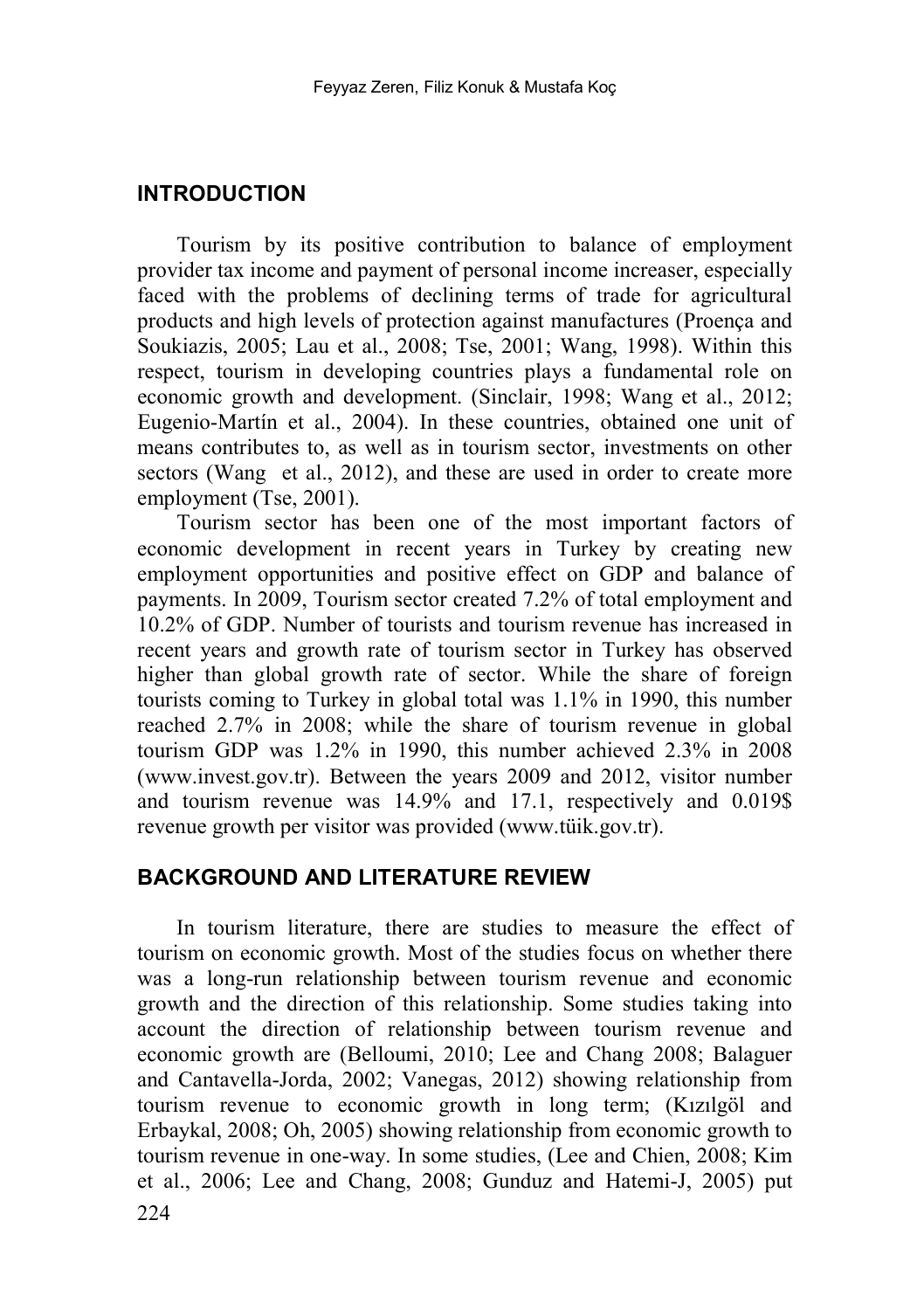forward there was reciprocal relationship. On the other hand, there were studies such as (Katircioglu, 2009) showing no relationship between tourism and economic growth in long run.

Tourism is one of the main sources of foreign exchange earnings. In order to gain necessary exchange earnings via tourism, tourism policymakers should understand the response of tourists to price changings before and during accommodation periods. But it is difficult to obtain accurate tourist prices. Generally, people are more aware of nominal exchange rates than the costs of living at their destinations during determining decisions about travel. Therefore, exchange rates have been used widely in the empirical literature as a proxy for tourism prices. At the same time in studies, it is suggested to use consumer price indices to measure relative prices between tourist origin country and destination. (Yap, 2010; Webber, 2001). In other words, tourism revenue of countries can increase and decrease depending on real exchange rate. In studies examining the relationship between tourism revenue and exchange rate, (Dritsakis, 2004) observed causality relationship between exchange rate and tourism revenue; (Toh et al., 2006) found Japanese tourists to Singapore are sensitive to exchange rate and revenue. Similarly, (Webber, 2001) announced changes in exchange rate affects tourism demand in long-run. Also, (Tang, 2013) found unidirectional causality running from real exchange rates to real tourism revenue and real income in both shortand long-run. (Eilat and Einav, 2004) realized exchange rates matter mainly for tourism to developed country. On the other hand, (Santana et al., 2010) found that less flexible exchange rates promote tourism. In their study (Mervar and Payne, 2007) observed exchange rate was not one of the determinants of tourism demand, (Eugenio-Martin et al., 2004) determined exchange rate was not an important variable in the growth of tourism.

Countries organize promotional activities about their general characteristics in order to inform prospective tourists, exhibit positive image about themselves and gain a share from international tourism market. In this respect, promotional & advertising activities is one of factors affecting the demand of a country in international tourism market. Promotional & advertising activities as well as have an impact to increase current tourism demand have power to stimulate potential tourism demand. Therefore, countries devote much more sources and time to promotional & advertising activities.

In the studies about tourism, variables of advertisement and promotion were emphasized as a significant factor affecting tourism revenue. However, these factors were not included into established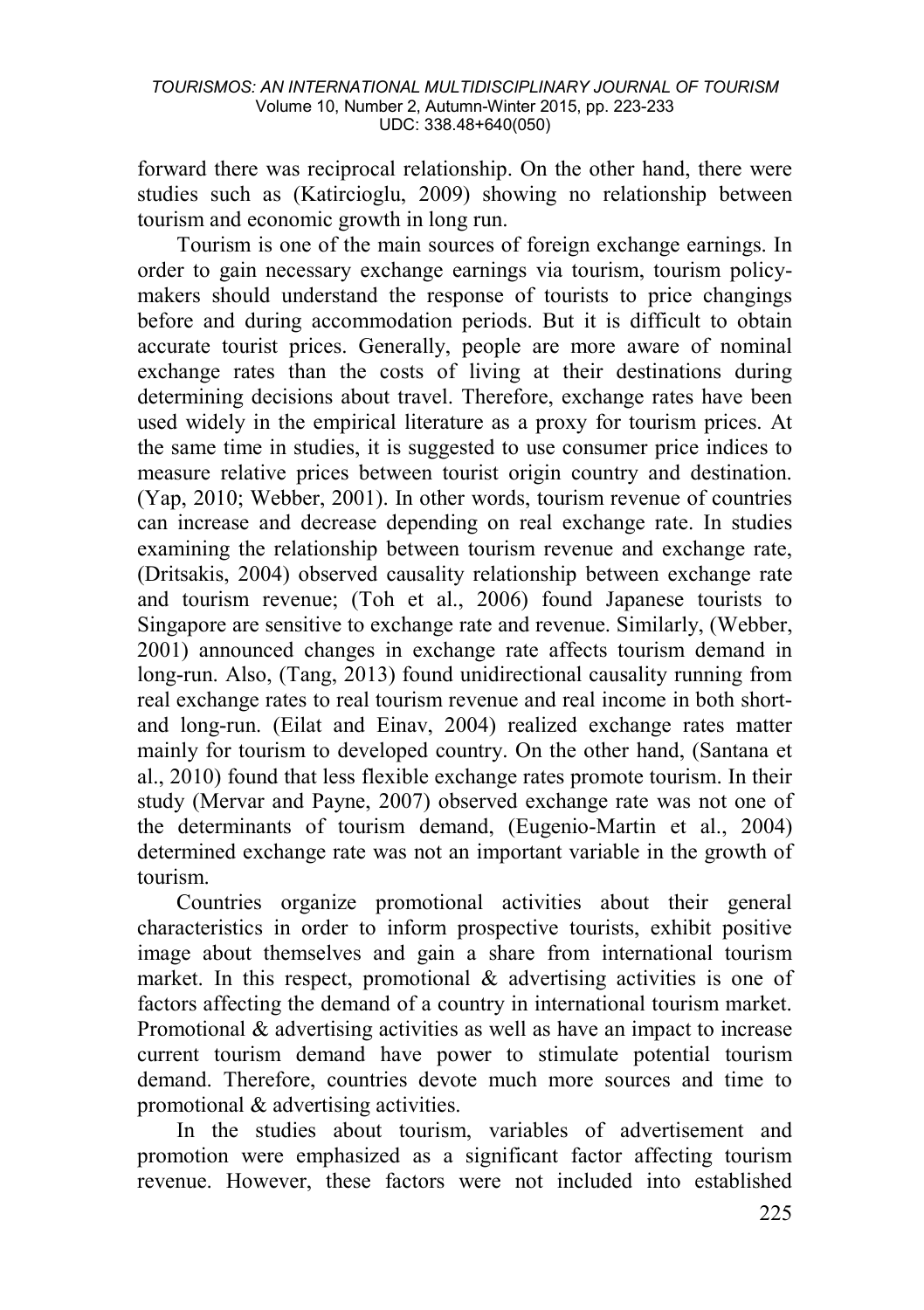models. Çuhadar (2006:53). In order to compensate for this lack in the literature, advertising numbers of tourism was considered as a variable in our study and its effect on other variables was investigated.

The contribution of this study to current literature is to expose the interaction between tourism revenue, advertising duration and tourism index in the terms of Turkey tourism by including tourism index, which is calculated by BIST and not included into established models of current studies, & average advertising durations as two new variables in the terms of Turkey tourism.

#### **MODEL**

Compared with Toda-Yamamoto (1995) causality test, the most significant difference in Hacker Hatemi-J (2010) causality test is that critical values are determined according to Monte Carlo simulation method.

Unlike Toda-Yamamoto (1995), Hacker-Hatemi-J (2010) does not ignore possible normal dispersion of errors and there is no difference between these tests except acquisition of critical values by bootstrap in Hacker-Hatemi-J (2010). In this test, the causality relationship between two series is tested via delayed Vector Autoregressive Model (VAR):

$$
y_t = \alpha + A_1 y_{t-1} + \dots + A_p y_{p-1} + u_t
$$

Here,  $y_t$  represents variable vector in 2x1 dimension and A state parameter vector. In order to gain Wald statistics which will be used test main hypothesis showing no Granger-causality between series, VAR model represented in this equation is as following:

$$
Y = DZ + \delta
$$

This model can be expressed as: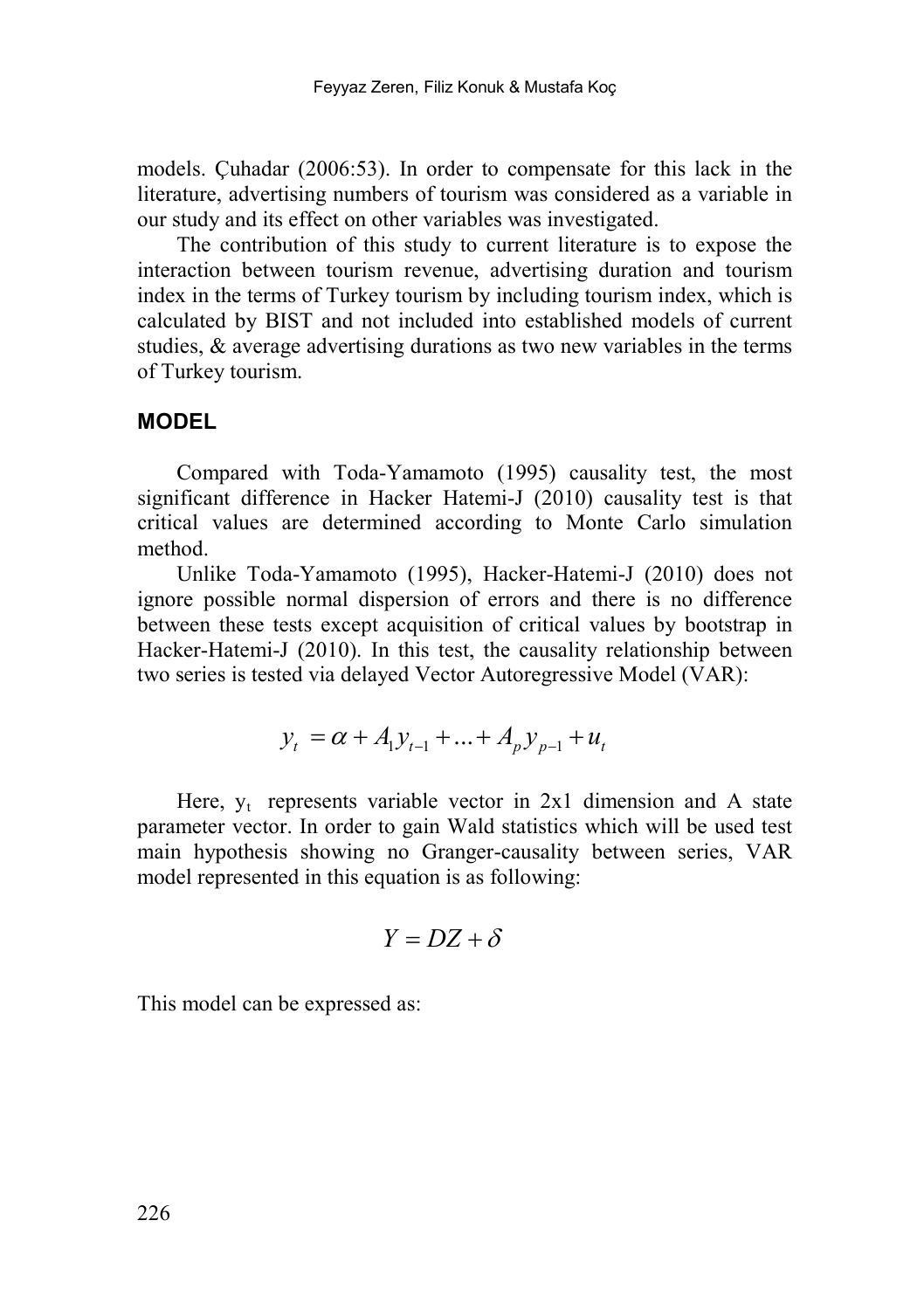*TOURISMOS: AN INTERNATIONAL MULTIDISCIPLINARY JOURNAL OF TOURISM* Volume 10, Number 2, Autumn-Winter 2015, pp. 223-233 UDC: 338.48+640(050)

$$
Y := (y_1^+, y_2^+, y_3^+, ..., y_T^+)
$$
  
\n
$$
D := (\alpha, A_1, A_2, A_3, ..., A_p)
$$
  
\n
$$
Z := (Z_0, Z_1, Z_2, ..., Z_{T-1})
$$
  
\n
$$
\begin{bmatrix}\n1 \\
y_t^+ \\
\vdots \\
y_{t-1}^+ \\
\vdots \\
y_{t-p+1}^+ \\
\delta := (u_1^t, u_2^t, u_3^t, ..., u_T^t)
$$

Main hypothesis showing no Granger causality can be tested following Wald test statistics<sup>.</sup>

$$
W = (C\beta)I [C(ZIZ) - 1 \times Su) CI] - 1 (C\beta)
$$

Here, ⊗ represents the Kronecker multiplier and C shows the indicator function containing restrictions. Also β is of the form  $β = vec(D)$ and vec refers to column stacking operator. q shows the number of lags in each VAR equality, Su represents the calculated variance-covariance matrix for the unrestricted VAR model as  $(\delta'_U \delta_U)/(T - q)$ .

#### **DATA**

In this study monthly data in Turkey between periods from Aug 2004 till Dec 2012 was investigated. Data of Istanbul Stock Market Tourism Index was derived from [www.borsaistanbul.com](http://www.borsaistanbul.com/) which is official web site of BIST, numbers of tourism revenue per capita was obtained from [www.kultur.gov.tr](http://www.kultur.gov.tr/) which is official website of Ministry of Culture and Tourism, average tourism advertising durations were provided by Media Monitoring Center (MTM). Before analysis, logarithmic forms of three series were calculated in order to avoid problem of heteroscedasticity.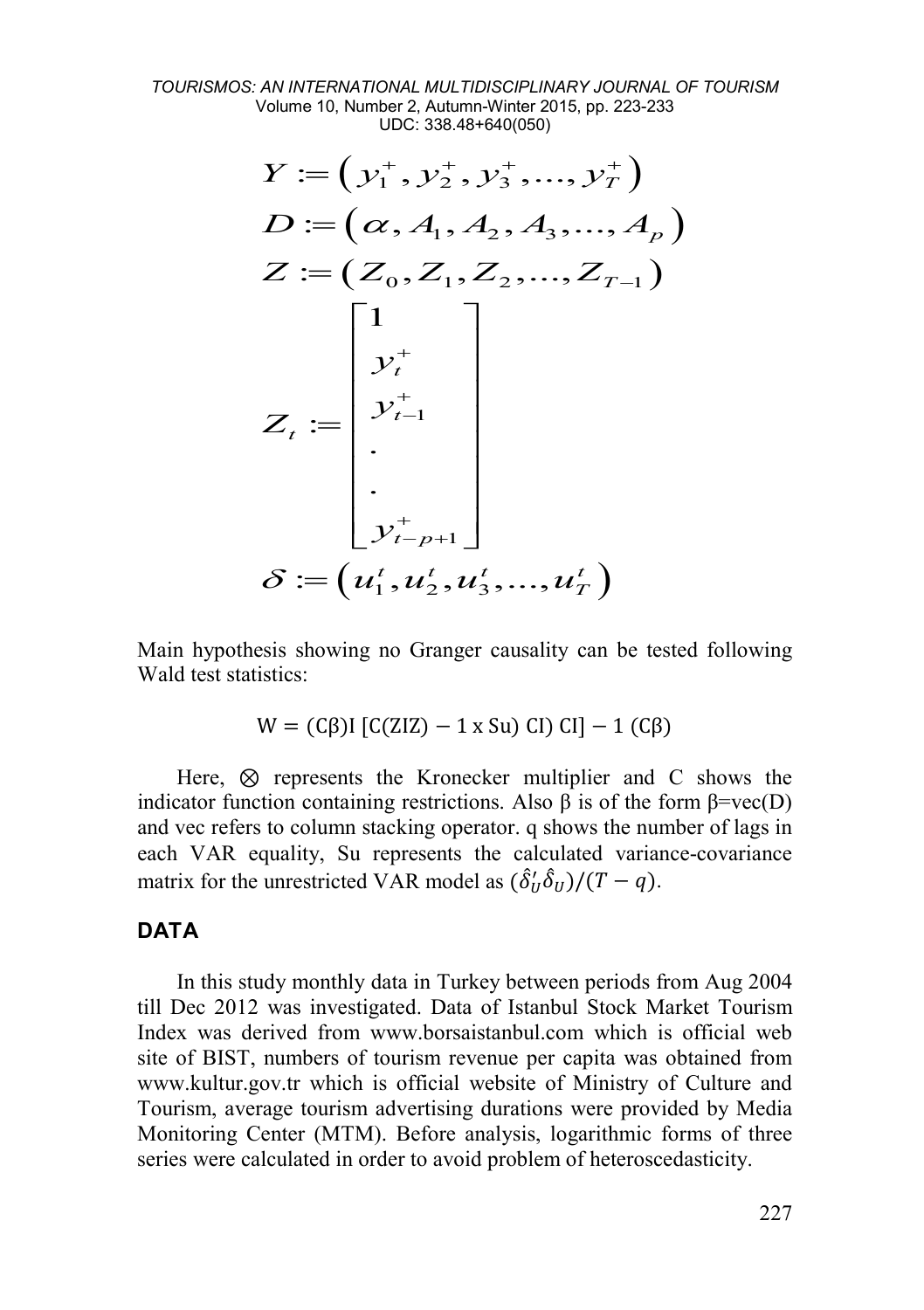#### **EMPIRICAL RESULTS**

In our study, ADF (1979) unit root test and Zivot Andrews (1992) unit root test which allows structural breaks were used in order to clarify the stationary levels of the series. According to results of ADF (1979) unit root test which does not into account structural breaks, tourism revenue & tourism index had a unit root and advertising durations were stationary at level. However, according to Zivot Andrews (1992) unit root test which allows structural breaks at both level and trend, only tourism index were stationary at first difference. Break dates for tourism revenue was Feb-2009, for tourism index was Dec-2008 (mortgage crises period) and for tourism advertising duration was Jan-2007.

|                              | Level             | 1st Diff.          |
|------------------------------|-------------------|--------------------|
| <b>Ln (Tourism Revenue)</b>  | $-2.02(0.57)$     | $-13.59(0.00)$ *** |
| <b>Ln (Tourism Index)</b>    | $-1.99(0.59)$     | $-7.63(0.00)$ ***  |
| Ln (Tourism Ad.<br>Duration) | $-7.89(0.00)$ *** |                    |

**Table1.** Results of ADF Unit Root Test

*Optimal lag length was determined according to Schwarz information criterion. \*\*\* represents significance level of 1%.*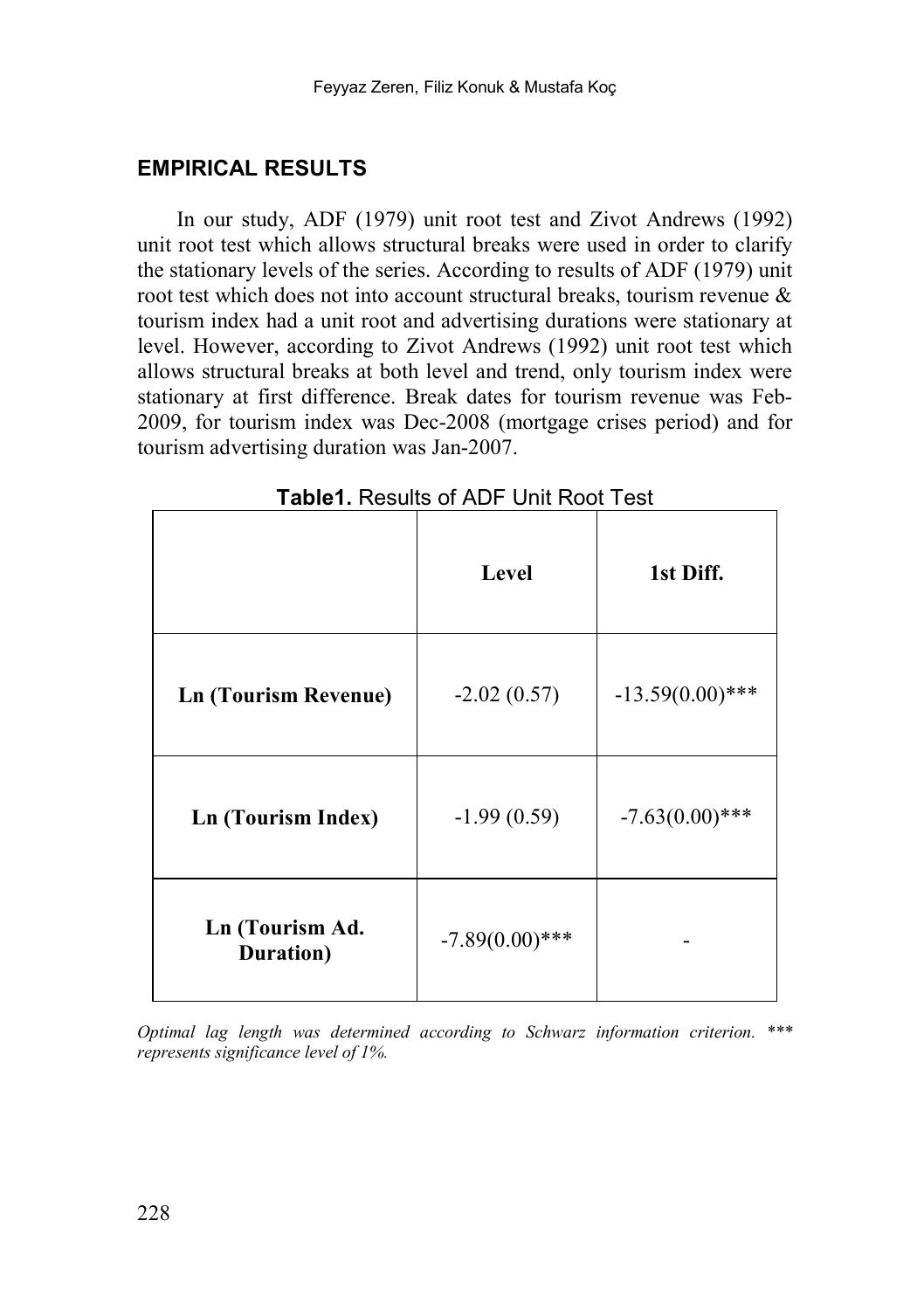|                                            | Level                  | 1st Diff.       | <b>Break Date</b> |
|--------------------------------------------|------------------------|-----------------|-------------------|
| Ln (Tourism<br>Revenue)                    | $-5,87$<br>$(0.06)$ ** |                 | Feb-2009          |
| <b>Ln</b> (Tourism<br>Index)               | $-3,51(0.55)$          | $9.05(0.00)$ ** | Dec-2008          |
| <b>Ln</b> (Tourism<br><b>Ad Duration</b> ) | $-5,32$<br>$(0.03)$ ** |                 | $Jan-2007$        |

**Table 2.** Results of Zivot Andrews Unit Root Test

*\*\*\* and \*\* represents 1% and 5% significance levels, respectively. Critical value for 1% is -5.57, for 5% -5.08 and for 10% is -4.82.*

Next step after determination of stationary levels is investigation of causality relationship between series. According to Toda-Yamamoto (1995) causality test which can examine the relationship between series stationary at different levels, there was no causality relationship between these three series.

|                                        | <b>Independent Variable</b>            |                              |                                            |  |
|----------------------------------------|----------------------------------------|------------------------------|--------------------------------------------|--|
| Dependent<br>Variable                  | <b>Ln</b> (Tourism<br><b>Revenue</b> ) | <b>Ln</b> (Tourism<br>Index) | <b>Ln</b> (Tourism<br><b>Ad Duration</b> ) |  |
|                                        |                                        |                              |                                            |  |
| <b>Ln</b> (Tourism<br><b>Revenue</b> ) |                                        | 0.94                         | 0.61                                       |  |
| <b>Ln</b> (Tourism<br>Index)           | 0.50                                   |                              | 0.83                                       |  |
| <b>Ln</b> (Tourism Ad<br>Duration)     | 0.82                                   | 0.94                         |                                            |  |

**Table 3.** Results of Toda-Yamamoto Causality Test

*1 lag was chosen according to Schwarz information criterion.*

There was observed causality from tourism index to advertising durations according to Hacher-Hatemi (2010) bootstrap causality test which can obtain critical values with monte-carlo bootstrap simulation despite of possible normal non-dispersal of errors and can investigate relationship between series stationary at different levels like Toda-Yamamoto (1996) causality test. Stock market index of countries accepted fundamental are generally considered as variables which represent changes in market-wide. Tourism index is an important scale showing the performances of businesses in tourism sector. Therefore, all the performance scales whether positive or negative have an effect on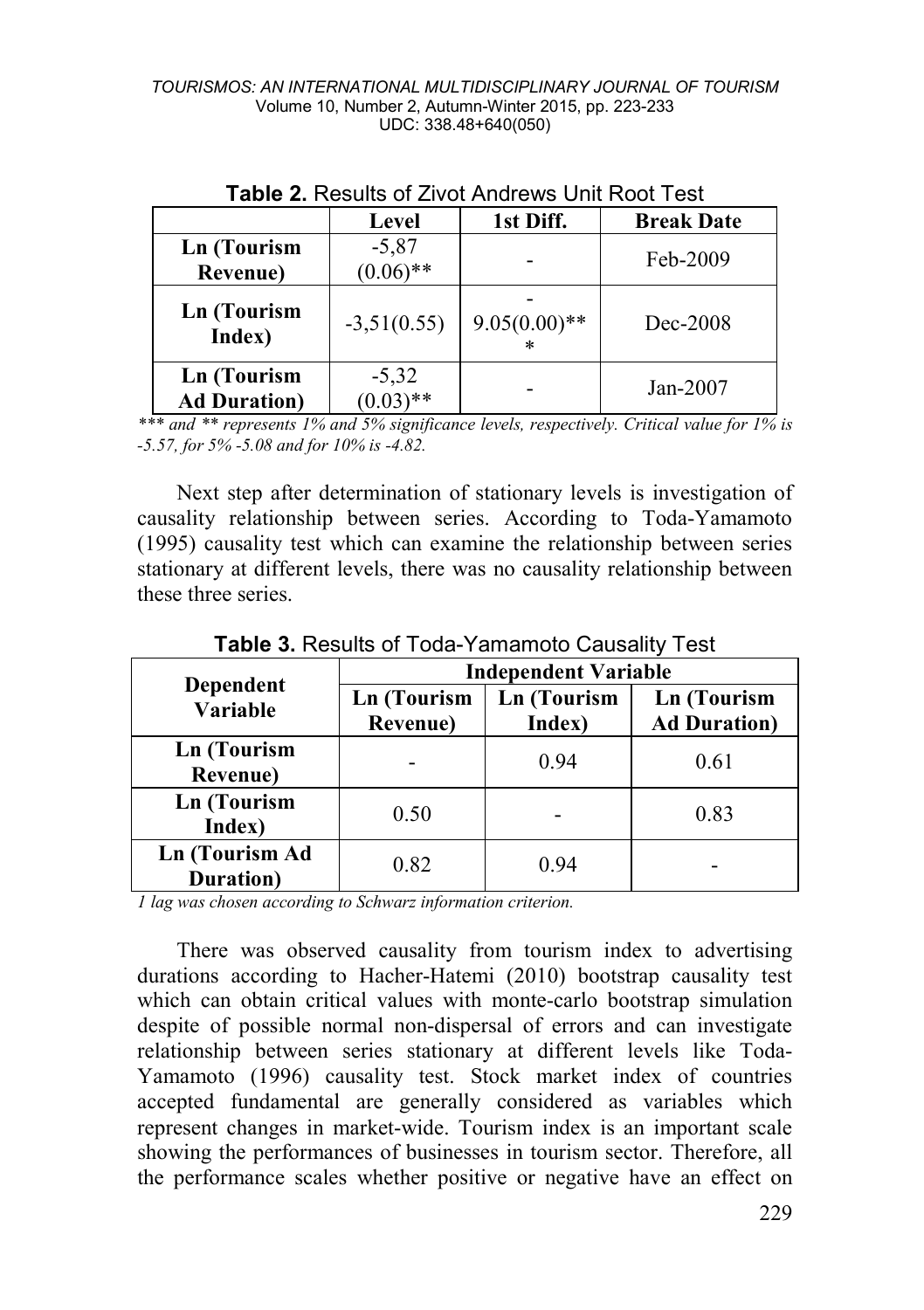tourism advertising duration. Compared with Toda-Yamamoto (1996) test, Hacker-Hatemi (2010) yielded new results.

|                                        | <b>Independent Variable</b>    |                    |  |
|----------------------------------------|--------------------------------|--------------------|--|
| <b>Dependent Variable</b>              | <b>Ln</b> (Tourism             | Ln (Tourism Ad     |  |
|                                        | Index)                         | Duration)          |  |
| <b>Ln</b> (Tourism<br><b>Revenue</b> ) | 0.12                           | 1.21               |  |
| Bootstrap at 1\%                       | 6.91                           | 7.23               |  |
| Bootstrap at 5%                        | 3.93                           | 3.83               |  |
| Bootstrap at 10%                       | 2.75                           | 2.68               |  |
|                                        | <b>Ln</b> (Tourism             | Ln (Tourism Ad     |  |
|                                        | <b>Revenue</b> )               | Duration)          |  |
| Ln (Tourism Index)                     | 0.29                           | 0.04               |  |
| Bootstrap at 1%                        | 6.86                           | 7.09               |  |
| Bootstrap at 5%                        | 3.86                           | 4.03               |  |
| Bootstrap at 10%                       | 2.75                           | 2.78               |  |
|                                        | <b>Ln</b> (Tourism<br>Revenue) | Ln (Tourism Index) |  |
| <b>Ln</b> (Tourism Ad<br>Duration)     | 0.41                           | $3.25*$            |  |
| Bootstrap at 1%                        | 7.07                           | 7.05               |  |
| Bootstrap at 5%                        | 3.95                           | 3.85               |  |
| Bootstrap at 10%                       | 2.73                           | 2.72               |  |

**Table 4.** Results of Hacker-Hatemi-J Bootstrap Causality Test

### **CONCLUSION**

Tourism is an important sector in economic growth and development of developing countries by its positive contribution on employment & balance of payments and its expansionist effect upon other sectors. Therefore, there are many studies on tourism in the literature. These studies generally focus on the relationship between tourism and economic growth, tourism demand, tourism revenue and exchange rates.

In this study, unlike other studies, variables like tourism index which represents businesses in tourism sector and tourism advertising durations were used. The relationship between tourism index, tourism advertisings and tourism revenue was examined with first Toda-Yamamoto (1996) causality test, then with Hacker-Hatemi (2010) bootstrap causality test which eliminates the problem of possible normal non-dispersal of errors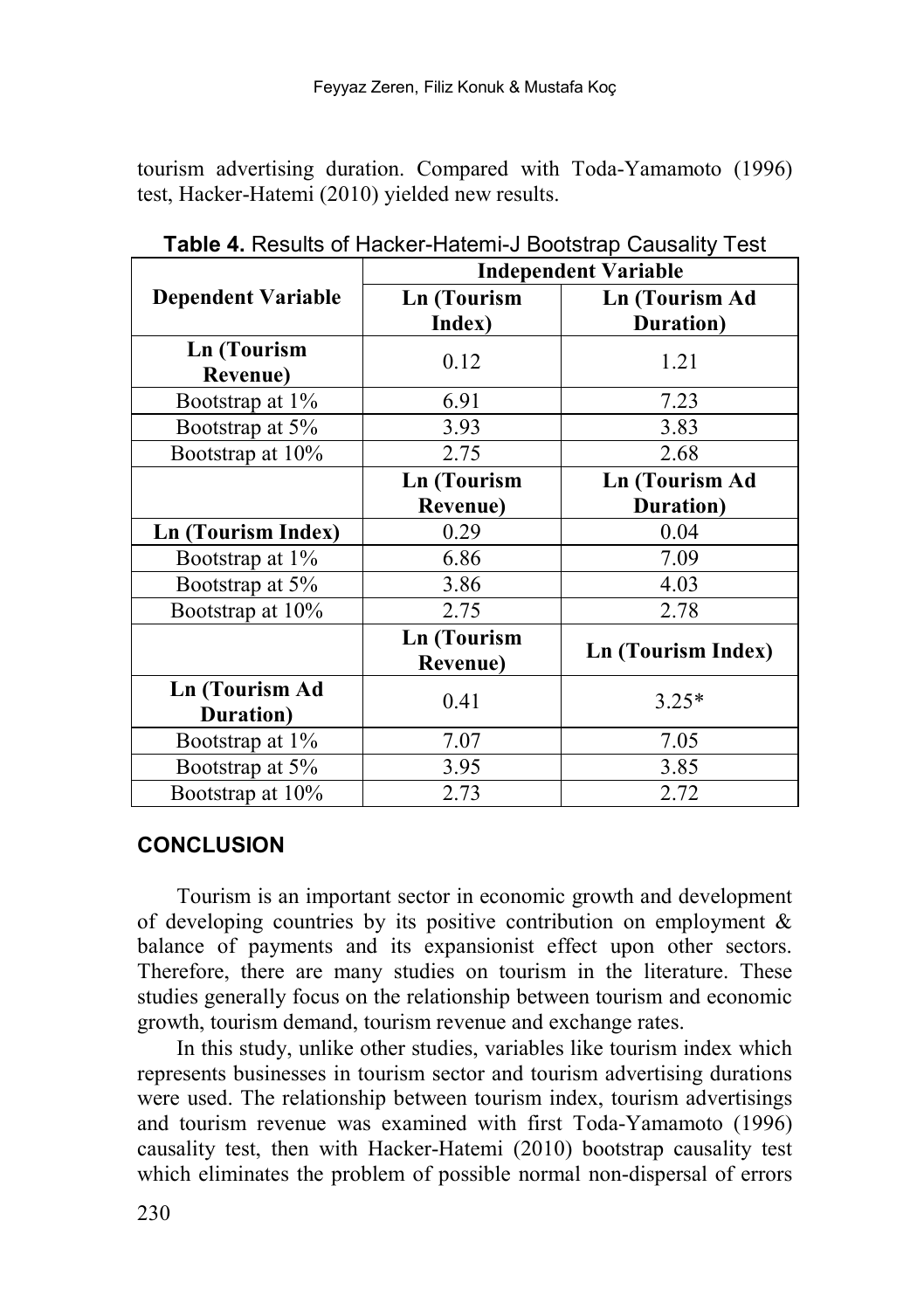and obtains critical values by bootstrap simulation. More advanced and reliable findings were gained through Hacker-Hatemi (2010) test for these variables that there was no relationship according to results of Toda-Yamamoto test (1996).

While many one-way and two-way causality relationships were discovered between GDP and tourism income in literature, there was no causality between tourism index which is a fundamental scale of economic performance and tourism income according to our study.

As a result of study, one-way causality from tourism indices, which is an important indicator representing all positive and negative performances of businesses in tourism sector, to advertising durations was detected. These new variables, which have not been used before, and these new results were thought as contribution to literature.

#### **REFERENCES**

- Balaguer J. & Cantavella-Jordá, M. (2002). Tourism as a Long-run Economic Growth Factor: the Spanish Case. *Applied Economics*, Vol.34, No.7, pp. 877-884
- Belloumi M. (2010). The Relationship between Tourism Receipts, Real Effective Exchange Rate and Economic Growth in Tunisia. *Internatıonal Journal of Tourism Research*, Vol.12, No.5, pp.550-560.
- Çuhadar, M. (2006). Turizm Sektöründe Talep Tahmini İçin Yapay Sinir Ağları Kullanımı ve Diğer Yöntemlerle Karşılaştırmalı Analizi (Antalya İlinin Dış Turizm Talebinde Uygulama)", Süleyman Demirel Üniversitesi Sosyal Bilimler Enstitüsü İşletme, Yayınlanmamış Doktora Tezi.
- Dickey, D.A. & Fuller, W.A. (1979). Distribution of the Estimators for Autoregressive Time Series with a Unit Root. *Journal of the American Statistical Society*, Vol.75, pp. 427-431
- Dritsakis, N. (2004). Tourism as Long-run Economic Growth Factors: an Empirical Investigation for Greece Using Causality Analysis", *Tourism Economics*, Vol.10, No.3, pp. 305-316.
- Eilat, Y. & Liran, E. (2004). Determinants of International Tourism: A Three-Dimensional Panel Data Analysis. *Applied Economics*, Vol.36, No.12, pp.1315-1327.
- Eugenio-Martín J.L., Morales, N.M. & Scarpa, R. (2004). Tourism and Economic Growth in Latin American Countries: A Panel Data Approach, papers.ssrn
- Gunduz L. & Hatemi-J, A. (2005). Is the Tourism-led growth hypothesis valid for Turkey ? *Applied Economics Letters* , [Vol.12,](http://www.tandfonline.com/loi/rael20?open=12#vol_12) N[o.8,](http://www.tandfonline.com/toc/rael20/12/8) pp. 499-504.
- Hacker, R.S. and Hatemi-J, A. (2010) "A Bootstrap Test for Causality with Endogenous Lag Length Choice - theory and application in finance", *Working Paper Series in Economics and Institutions of Innovation 223,* Royal Institute of Technology, CESIS - Centre of Excellence for Science and Innovation Studies.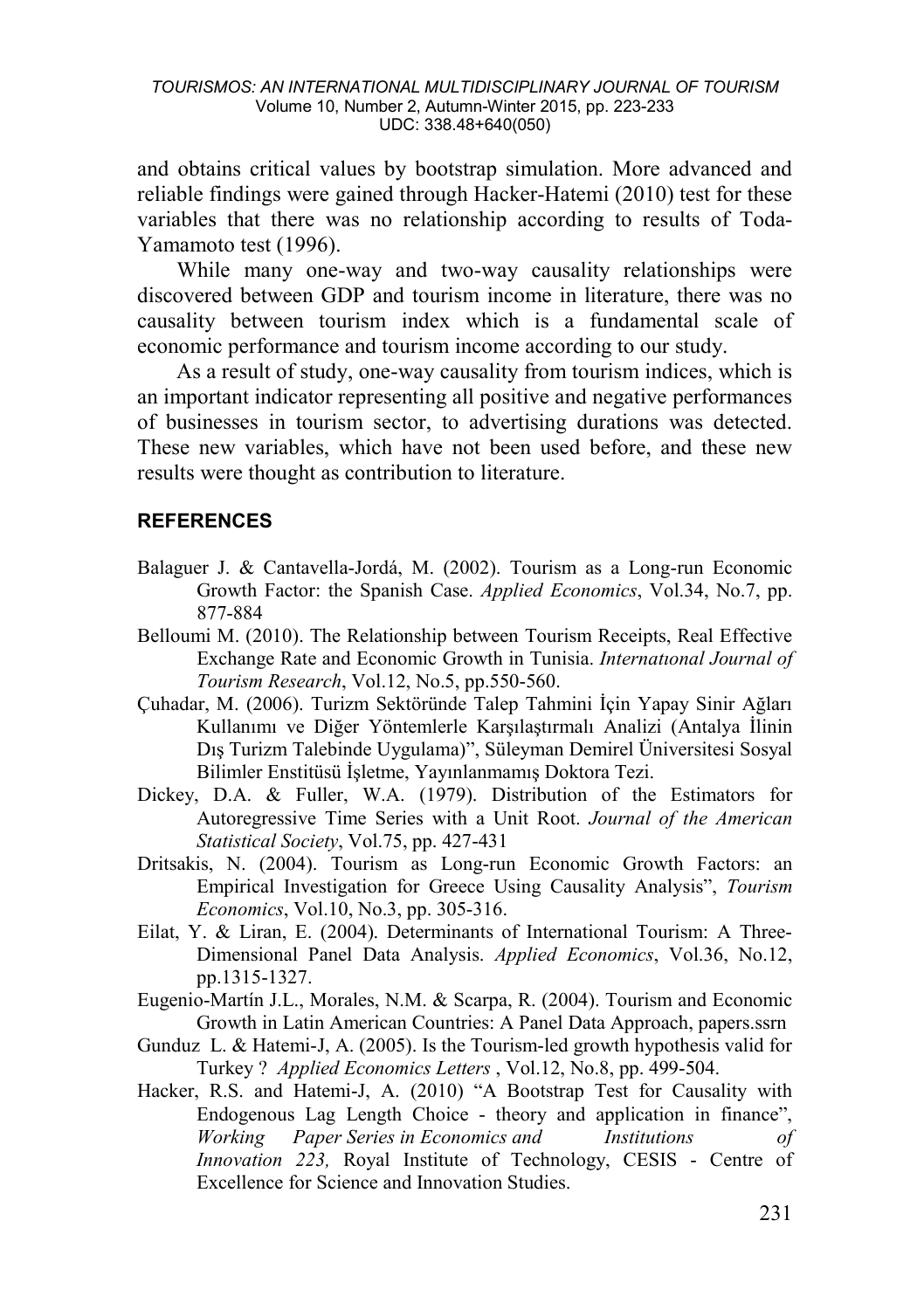- Katircioglu, S. [T. \(](http://www.sciencedirect.com/science/article/pii/S0261517708000794)2009)," Revisiting the Tourism-led-growth Hypothesis for Bounds Test and Johansen Approach for Cointegration", *Tourism Management*, Vol.30, No.1, pp.17-20.
- Kızılgöl Ö. & Erbaykal, E. (2008). "Türkiye'de Turizm Gelirleri ile Ekonomik Büyüme İlişkisi: Bir Nedensellik Analizi", *Süleyman Demirel Üniversitesi İktisadi ve İdari Bilimler Fakültesi Dergisi,* Vol.13, No.2, pp. 351-360.
- Kim Hyun J., Chen, M.H., Jang, S.C. (2006). Tourism Expansion and Economic Development: The Case of Taiwan. *Tourism Management*, Vol.27, No.5, pp. 925-933.
- Lau E., Oh, S.L. & Hu, S.S. (2008). Tourist Arrivals and Economic Growth In Sarawak, mpra.ub.uni-muenchen.de
- Lee Chien-Chiang and Chun-Ping Chang (2008), "Tourism Development and Economic Growth: A Closer Look at Panels", *Tourism Management*, Vol.29, No.1, pp. 180-192.
- Lee C.C. & Chien, M.S (2008). Structural Breaks, Tourism Development, and Economic Growth: Evidence from Taiwan. *Mathematics and Computers in Simulation*, Vol.77, No.4, pp. 358-368.
- Mervar A. & Payne, J.E. (2007). An Analysis of Foreign Tourism Demand for Croatian Destinations: Long-Run Elasticity Estimates", hrcak.srce.hr
- Oh C.H. (2005). The Contribution of Tourism Development to Economic Growth in the Korean Economy. *Tourism Management*, Vo[l.26, No.1,](http://www.sciencedirect.com/science/journal/02615177/26/1) pp. 39-44.
- Proença S.A. & Soukiazis, E. (2005), "Demand for Tourism in Portugal: A Panel Data Approach", *Documento De Trabalho/Discussion Paper* (February),  $\text{No: } 29$
- Santana-Gallego M., Francisco L.R. J., Jorge, P.R.V. (2010). Exchange Rate Regimes and Tourism. *[Tourism Economics](http://www.ingentaconnect.com/content/ip/tec)*, Vol.16, No.1, pp. 25-43.
- Sinclair M. Thea (1998). Tourism and Economic Development: A Survey. *The Journal of Development Studies*, 34(5), pp.1-51
- Tang C. F. (2013), "Temporal Granger Causality and the Dynamics Relationship between Real Tourism Receipts, Real Income and Real Exchange Rates in Malaysia", *International Journal of Tourism Research*, 15(3), pp.272–284
- Toh, R., Khan. H., & Goh, L. (2006), "Japanese Demand for Tourism in Singapore: A Cointegration Approach", *Tourism Analysis*, Vol.10, No.4, pp. 369-375.
- Tse, R.Y.C. (2001). Estimating the Impact of Economic Factors on Tourism: Evidence from Hong Kong. *Tourism Economics*, Vol.7, No.3, pp. 277– 293.
- Vanegas S.M. (2012). Tourism in El Salvador: Cointegration and Causality Analysis. *[Tourism Analysis](http://www.ingentaconnect.com/content/cog/ta)*, Vol.17, No.3, pp. 311-323.
- Wang L., Zhang, H. & Li, W. (2012). Analysis of Causality between Tourism and Economic Growth Based on Computational Econometrics. *Journal of Computers*, Vol.7, No.9, pp. 2152-2159.
- Webber Anthony G. (2001). Exchange Rate Volatility and Cointegration in Tourism Demand. *Journal of Travel Research*, Vol.39, pp. 398-405.